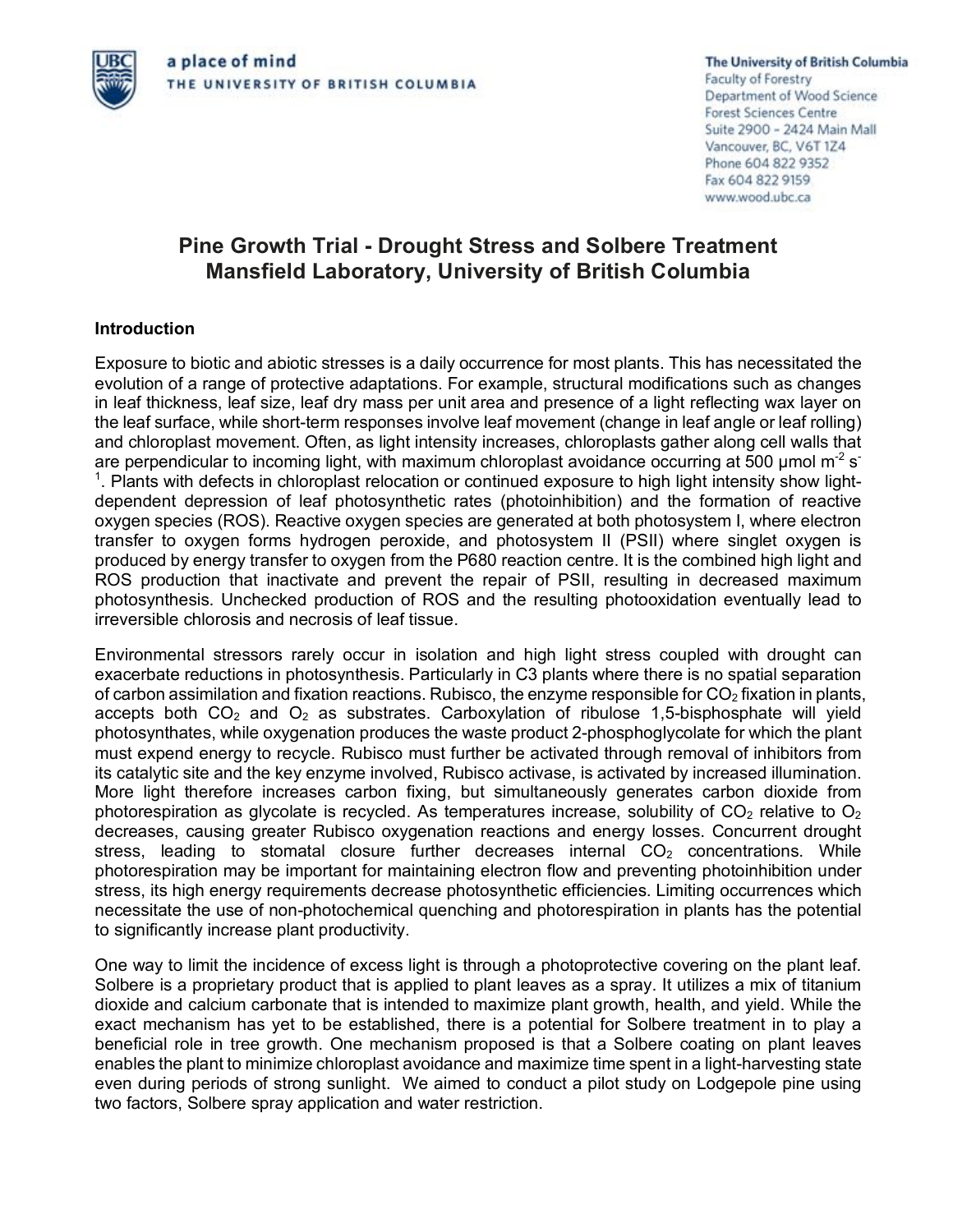To examine the effects of Solbere as a photoprotective covering, Solbere and exposure to water-deficit in a two-factorial experiment was be conducted, where 500 lodgepole pine trees was examined: half were watered regularly (with and without application of foliar spray of Solbere), while the other half were subject to a water limiting (50% soil water holding capacity) environment (with and without application of the foliar spray of Solbere). The Solbere application was applied twice, at a 4% application rate, as per manufacture's instruction, at the beginning of the trial and after one-month of active growth. Greenhouse environmental conditions mimiced summer conditions with extended supplemental light during the day and consistent 23ºC greenhouse temperatures.

Overall plant performance was assessed by growth, but also impacts on photosynthesis. Leaf-level performance and monitoring of photo-oxidative stress was assessed as Fv/Fm via fluorometer measures of non-photochemical quenching. Measurements of overall photosynthetic performance, including carbon assimilation, transpirational rate, and conductance was assessed using a LiCOR 6400 equipped with a special gymnosperm-specific clamp (purchased), while long-term WUE was determined using carbon isotope discrimination  $(\Delta 13C)$ .

# **Experimental Design and Methods**

A total of 412 Lodgepole pine (*Pinus contorta var. latifolia*) trees were planted into cone shaped pots (Figure 1). The trees were arranged on racks in 3 rows of 10 trees per rack. Each row of trees was spaced such that there was an empty row between rows (i.e. three of the five available rows were filled for each rack). In total, there were 16 racks of trees. 12 racks were filled to a full 30-tree capacity; the remaining 4 racks had 13 trees.



**Figure 1.** Planting of pine seedlings into cones and racks (June 24<sup>th</sup>).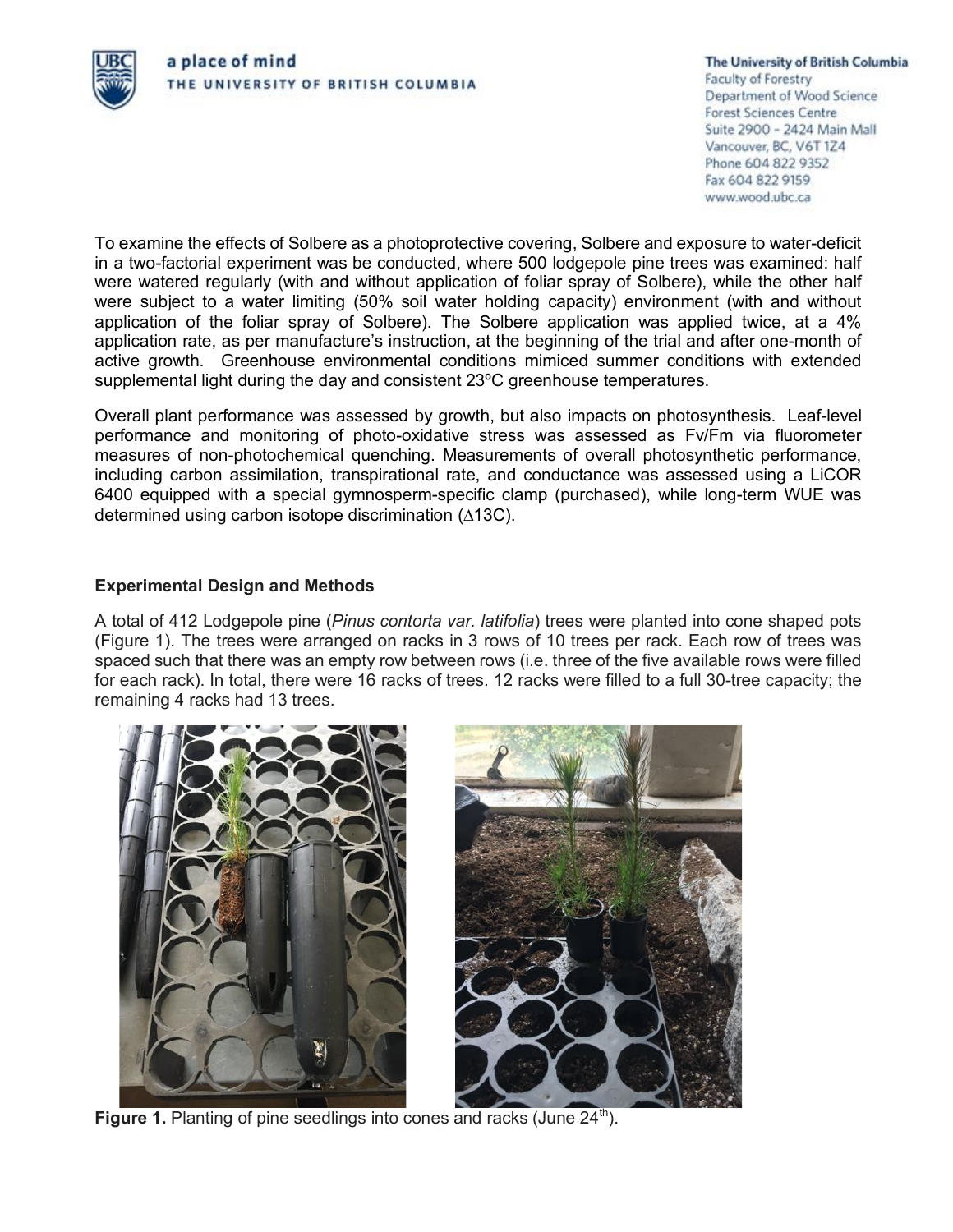

Two factors were simultaneously tested in this study - Solbere spray application (treated / untreated) and water restriction (water restricted / normal watering). Therefore, the trial had four treatments.

The groupings for the racks and treatments were as follows (Note: racks 4, 16, 8, 12 were the partially filled racks).

Water restricted-untreated: Racks 1, 5, 7, 4 Water restricted-treated: Racks 9, 11, 13, 16 Normal watering-untreated: Racks 2, 3, 6, 8 Normal watering-treated: Racks 10, 14, 15, 12

The trees were planted late June and allowed to acclimate to the greenhouse conditions (Figure 2). After three weeks growth, half of the trees were sprayed with a 4% Solbere solution using a handheld spray bottle (Figure 3). Then, half the trees from each of the Solbere-treated and untreated groupings were raised to facilitate water stress (Figure 4), as the flood table watering system control the amount of water they received daily. While the trees receiving normal watering from the table watering system. Moreover, the watered trees also received bi-daily manual watering over the course of the experiment, to ensure no water stress.



**Figure 2.** Photo of trees after three-weeks acclimation growth in the greenhouse.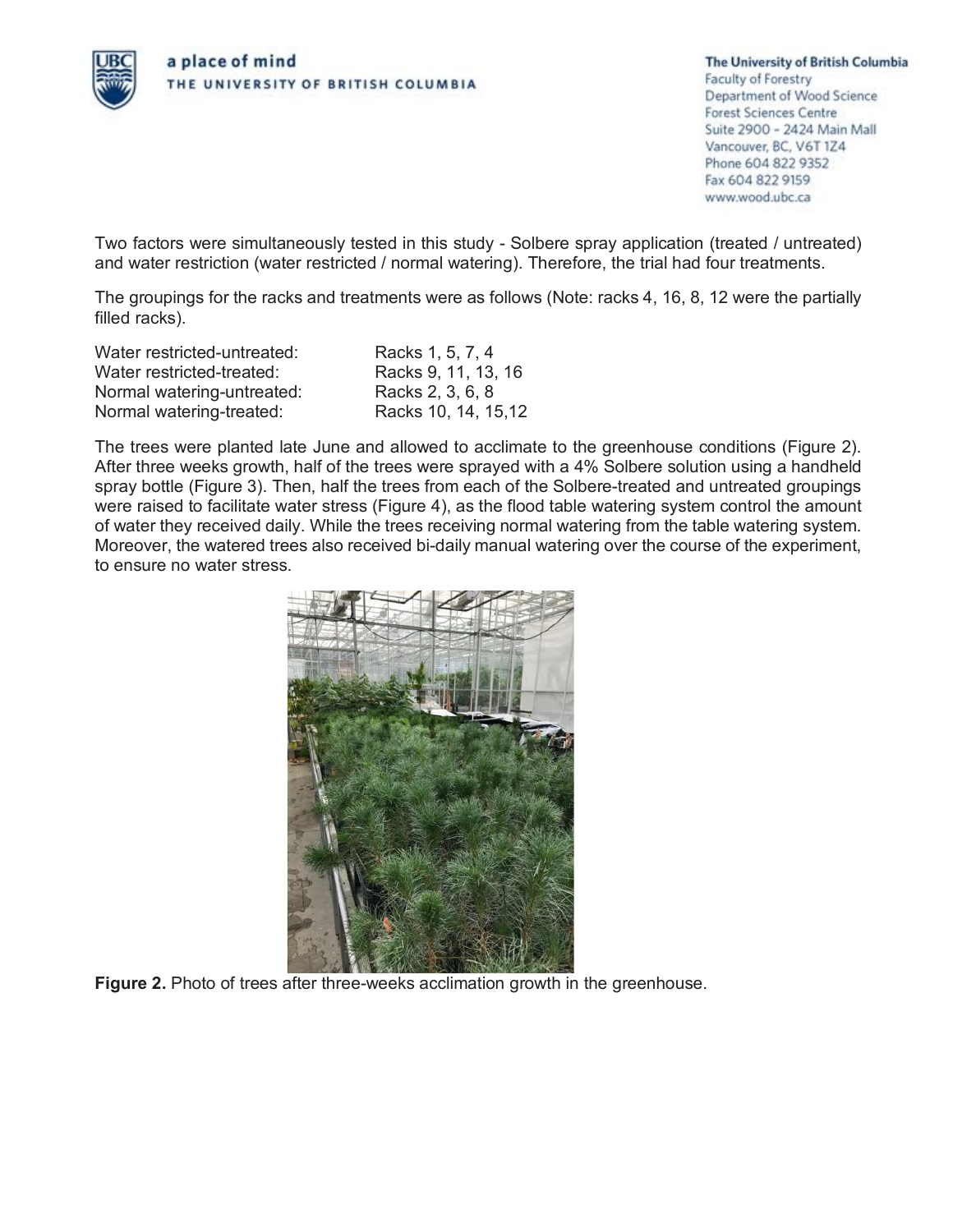

#### The University of British Columbia

Faculty of Forestry Department of Wood Science **Forest Sciences Centre** Suite 2900 - 2424 Main Mall Vancouver, BC, V6T 1Z4 Phone 604 822 9352 Fax 604 822 9159 www.wood.ubc.ca



**Figure 3.** Photos of pine trees with Solbere application (left are control trees, while right have a 4% Solbere application).

To determine the watering schedule for the water-restricted trees, five trees were oven dried to determine the dry weight of the cone + tree + soil. Thereafter, we were able to approximate a threshold weight loss in grams that corresponded with 50% water loss in soil of the water-restricted trees. On a daily basis, five trees from each water restricted rack were monitored for weight loss. We allowed the average of these trees to reach the 50% water loss threshold before watering all the water restricted trees. Using the threshold, the water restricted trees were watered roughly every three-four days, depending on daily temperatures in the greenhouse, which impacted water loss from the trees/soil. The normal watering trees received daily watering daily.



**Figure 4.** Photo showing racks placed in the flood tables for normal watering (front) and raised racks where the trees would be water stressed (back).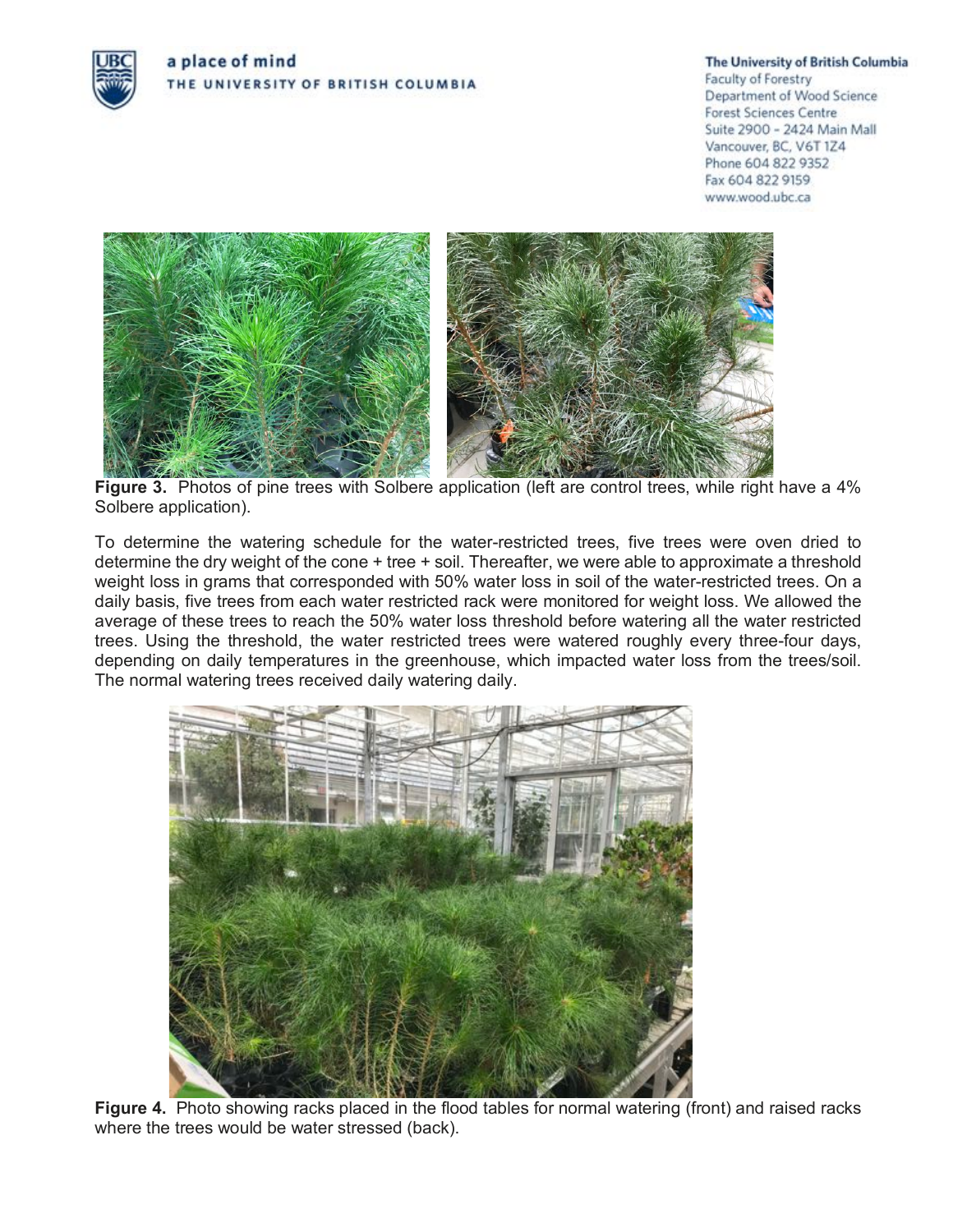

Height and diameter measurements were taken on four occasions. Once the acclimation growth phase was complete. And, then the first measurements were taken on August  $7<sup>th</sup>$ . Follow up measurements were taken on August  $26<sup>th</sup>/27<sup>th</sup>$ , at which time a second application of Solbere was applied to maintain adequate coating for the last period of the growth trial (Figure 5). A final growth measurement was then taken on September 26th. Note: bud set was unavoidable even under artificial light cycles (17 hours of light) that simulated summer daylight hours. Thus, a final measurement was largely used as a confirmation of the fact that the trees were no longer growing in height, but the trees continued to increase in diameter.





**Figure 5.** Photos showing growth at the tip, where Solbere application is only apparent on half of the needles (right) compare to the control needs with no Solbere application (left).

Rates of photosynthesis and transpiration were measured using a LICOR 6400 portable photosynthesis system over two multi-day periods, including September 11-13 and September 24-25. Sampling was performed strictly between 8:00am-10:30am each morning. We gathered data for photosynthesis, conductance, and transpiration. A total of 40 trees were analysed,10 per treatment, randomly selected within each treatment block.

Gravimetric density was measured on 32 trees (8 trees per treatment) after removing the bark and branches from the stems. The diameter was recorded both before and after the bark removal to determine if increases in stem diameter were associated with increased woody material. The same samples used for density measurements were then ground into a woody flour using liqud nitrogen coupled to a genogrinder, and compressed into pellets for analysis of Delta 13 values via isotope mass spectroscopy.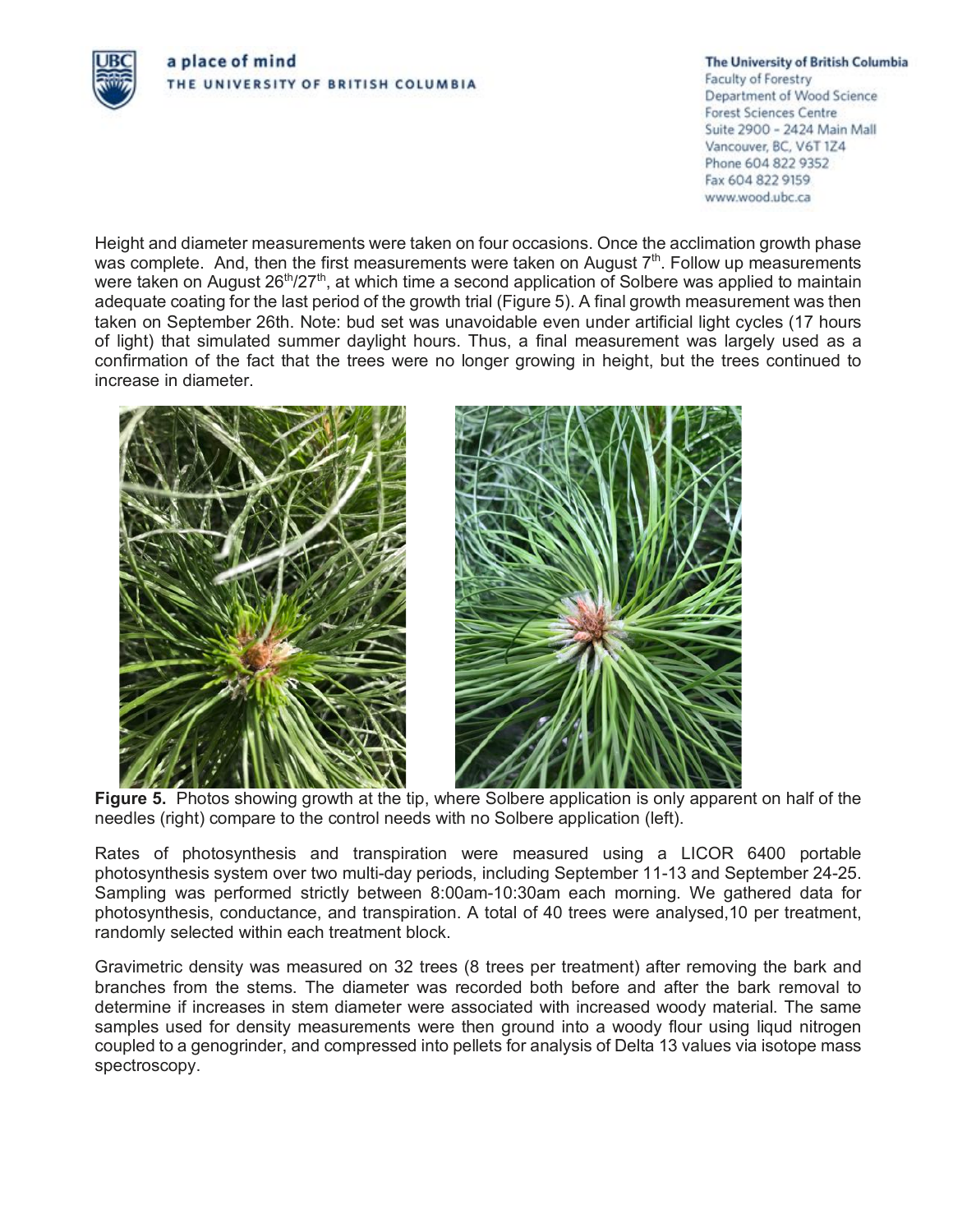

THE UNIVERSITY OF BRITISH COLUMBIA

The University of British Columbia Faculty of Forestry Department of Wood Science **Forest Sciences Centre** Suite 2900 - 2424 Main Mall Vancouver, BC, V6T 1Z4 Phone 604 822 9352 Fax 604 822 9159 www.wood.ubc.ca

# **Results and Data Analysis**

# **LICOR: Photosynthesis, Conductance, and Transpiration**

Normal Watering

|           | Photosynthesis                              |        | Conductance                          |        | Transpiration                       |        |
|-----------|---------------------------------------------|--------|--------------------------------------|--------|-------------------------------------|--------|
|           | (µmol CO2 m <sup>-2</sup> s <sup>-1</sup> ) |        | (mol H2O $\rm m^2$ s <sup>-1</sup> ) |        | (mmol H2O $\rm m^2\,s^{\text{-}1})$ |        |
|           | Average                                     | St Dev | Average                              | St Dev | Average                             | St Dev |
| Untreated | 13.27                                       | 3.57   | 0.24                                 | 0.07   | 4.14                                | 1.15   |
| Treated   | 11.61                                       | 2.89   | 0.27                                 | 0.07   | 4.72                                | 1 17   |

Water-restricted

|           | Photosynthesis<br>(µmol CO2 m <sup>-2</sup> s <sup>-1</sup> ) |        | Conductance                         |        | Transpiration                       |        |
|-----------|---------------------------------------------------------------|--------|-------------------------------------|--------|-------------------------------------|--------|
|           |                                                               |        | (mol H2O $m^{-2}$ s <sup>-1</sup> ) |        | (mmol H2O $\rm m^2\,s^{\text{-}1})$ |        |
|           | Average                                                       | St Dev | Average                             | St Dev | Average                             | St Dev |
| Untreated | 10.86                                                         | 1.92   | 0.18                                | 0.08   | 3.36                                | 1.22   |
| Treated   | 8.29                                                          | 3.02   | 0.17                                | 0.11   | 3.31                                | 1.78   |

LICOR data was analysed using SAS. A total of 40 samples were included in the analysis. A multivariate analysis of variance (MANOVA) was performed to compare differences in the average photosynthesis (Photo), conductance (Cond), and transpiration (Trmmol) both between treated and untreated samples, as well as between water restricted and normal watering.

*Summary of findings from LICOR*

- There was no interaction effect between the two factors for Photo, Cond, or Trmmol (Treated\*Dry Type III SS  $Pr > F = 0.5774$ ).
- For Photosynthesis (Photo), there was a difference between treated and untreated samples (Page 2: Type III SS, Pr>F = 0.0244). Treated samples had lower photosynthesis rates.
- For Conductance (Cond), there was a difference between water restricted and normal watering (Page 4: Type III SS, Pr>F = 0.0127). Water restricted samples had lower conductance rates.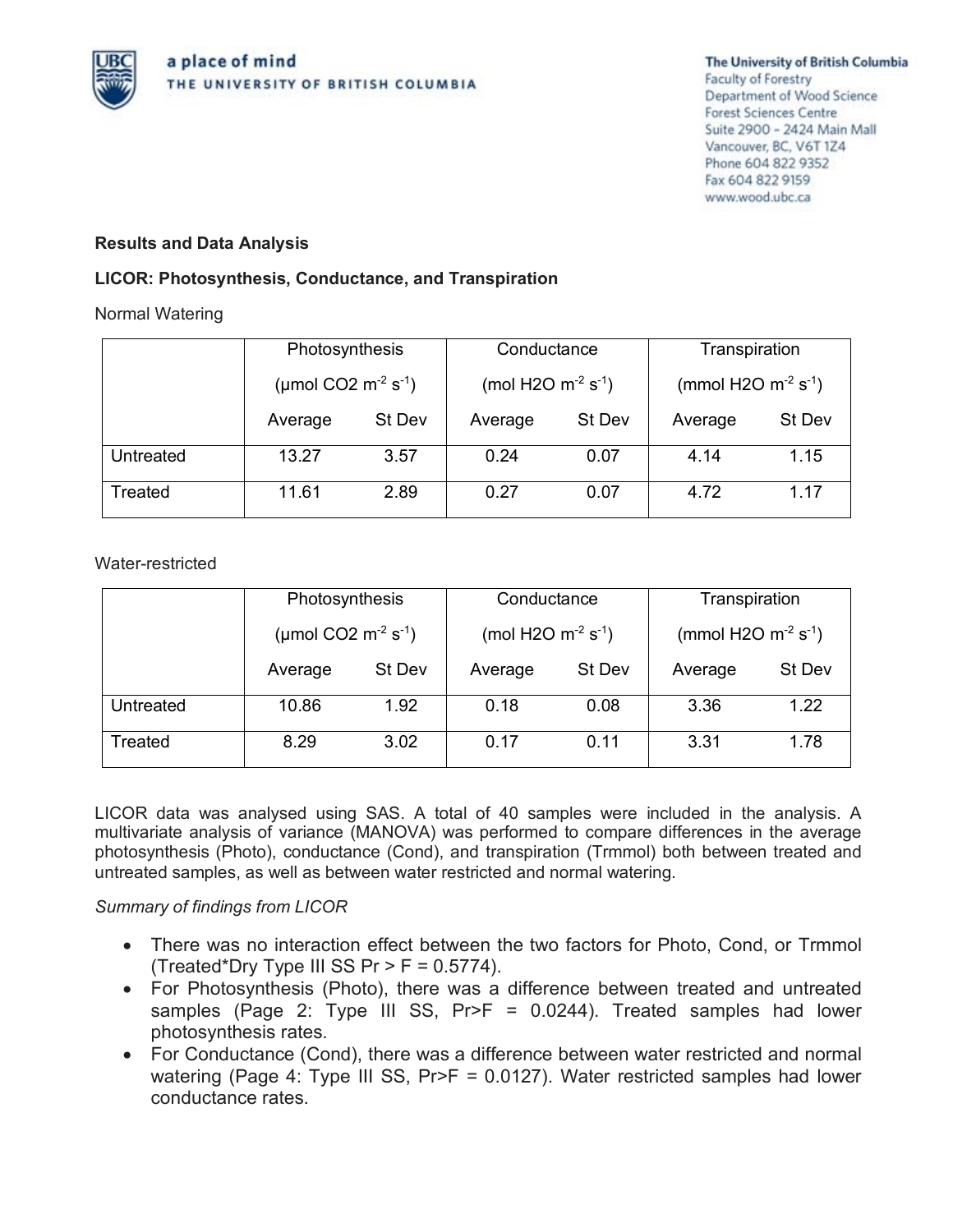

• For Transpiration (trmmol), no significant differences were apparent for either factor. However, transpiration rates were notably close for water restriction (Page 6: Type III SS, Pr>F = 0.0621).

# **Diameter Change**

|                            | Average (mm) | St. Dev. |
|----------------------------|--------------|----------|
| Water Restricted-Untreated | 1.34         | 0.54     |
| Water Restricted-Treated   | 1.72         | 0.57     |
|                            |              |          |
| Normal watering-Untreated  | 1.53         | 0.54     |
| Normal watering-Treated    | 1.67         | 0.43     |

T-tests showed more diameter change (growth) in treated trees than untreated trees under water restriction (p < 0.001). During normal watering, trees showed more growth than the water-restricted trees when both were untreated (p=0.0365). However, there was no difference in diameter change between normal watering and water-restricted trees when both groups were treated. Finally, there was no difference in diameter growth between treated and untreated trees when both had normal watering.

# **Height Change**

|                                   | Average (cm) | St. Dev. |
|-----------------------------------|--------------|----------|
| <b>Water Restricted-Untreated</b> | 4.16         | 0.54     |
| <b>Water Restricted-Treated</b>   | 3.67         | 0.57     |
|                                   |              |          |
| Normal watering-Untreated         | 4.97         | 1.73     |
| Normal watering-Treated           | 4.65         | 0.89     |

T-tests showed more height change (growth) in trees watered normally compared to water restricted trees, when the trees were untreated (p<0.001) and when the trees were treated (p<0.001). There was no difference between treated and untreated groups for either water restricted or normal watering conditions.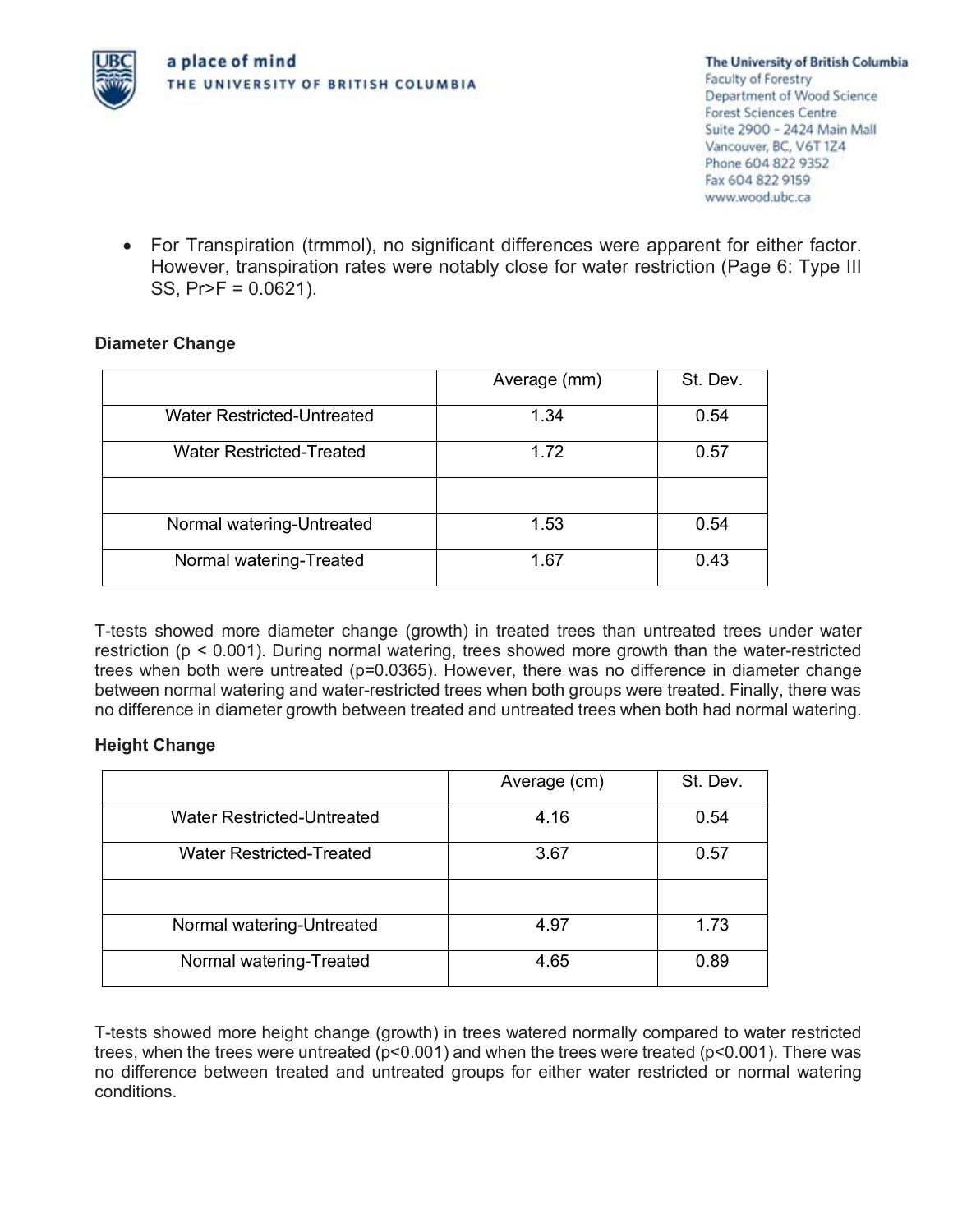

The University of British Columbia Faculty of Forestry Department of Wood Science **Forest Sciences Centre** Suite 2900 - 2424 Main Mall Vancouver, BC, V6T 1Z4

Phone 604 822 9352 Fax 604 822 9159 www.wood.ubc.ca

Note - approximate volumes of the trees were calculated based on the final height and diameter measurements of the trees, assuming the trees represent a cone (no taper was considered). Comparisons between the treatments were based off these volumes.

# **Volume Change**

|                                   | Average |
|-----------------------------------|---------|
| <b>Water Restricted-Untreated</b> | 1.91    |
| <b>Water Restricted-Treated</b>   | 2.79    |
|                                   |         |
| Normal watering-Untreated         | 2.91    |
| Normal watering-Treated           | 3.33    |

#### **Density**

|                                   | Average (mm) | St. Dev. |
|-----------------------------------|--------------|----------|
| <b>Water Restricted-Untreated</b> | 456.79       | 27.20    |
| <b>Water Restricted-treated</b>   | 464.39       | 33.42    |
|                                   |              |          |
| Normal watering-Untreated         | 459.41       | 65.18    |
| Normal watering-Treated           | 464.97       | 35.88    |

T-tests performed in excel showed no differences in density between any of the treatments.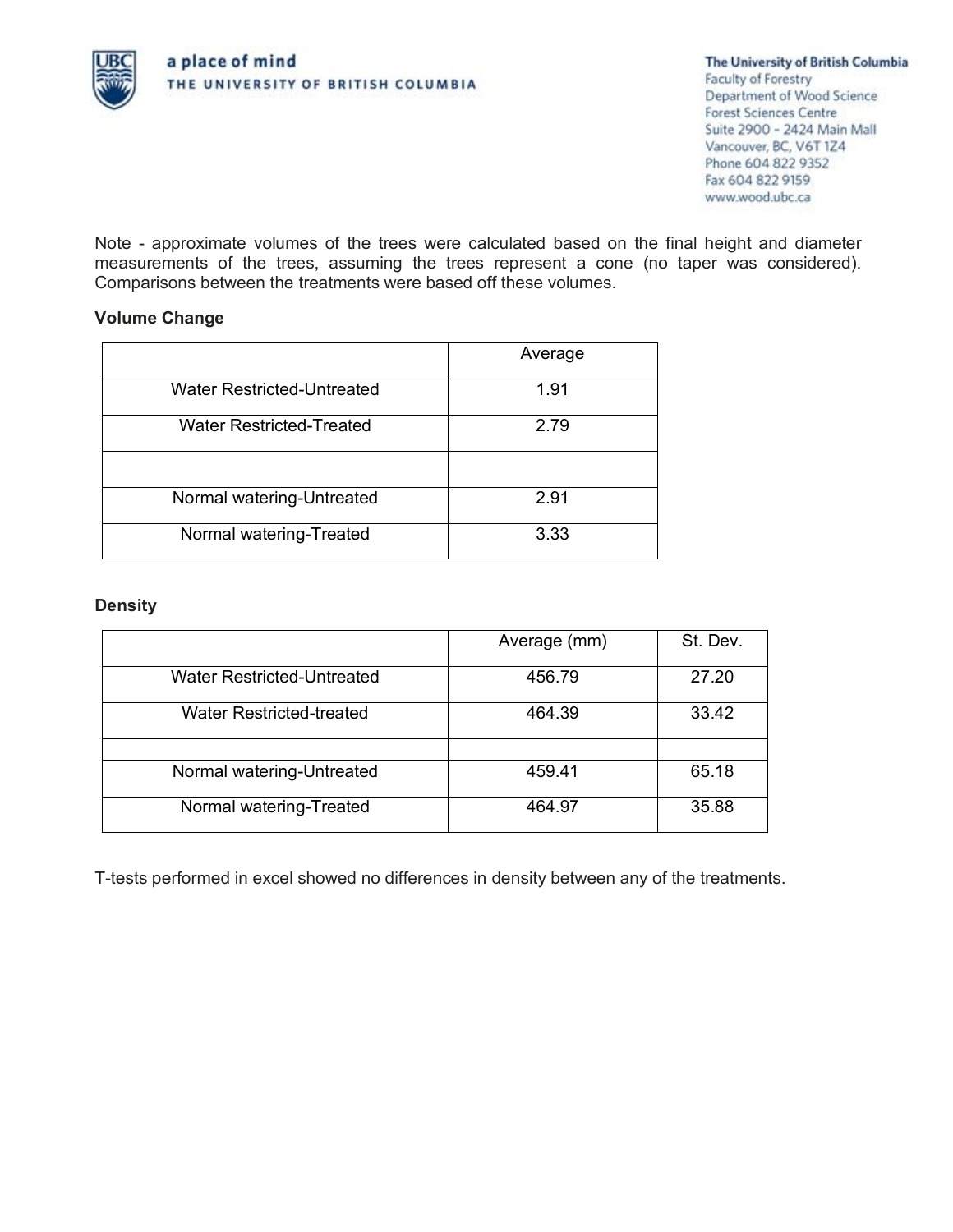

The University of British Columbia

Faculty of Forestry Department of Wood Science **Forest Sciences Centre** Suite 2900 - 2424 Main Mall Vancouver, BC, V6T 1Z4 Phone 604 822 9352 Fax 604 822 9159 www.wood.ubc.ca

### **Percent Xylem of Stem Diameter**

|                                 | Average (% xylem) | St. Dev. |
|---------------------------------|-------------------|----------|
| Water Restricted-Untreated      | 70.84             | 4.30     |
| <b>Water Restricted-Treated</b> | 78.11             | 6.07     |
|                                 |                   |          |
| Normal watering-Untreated       | 75.59             | 5.54     |
| Normal watering-Treated         | 78.55             | 3.69     |

T-tests performed in excel showed greater % xylem in the treated trees compared to untreated trees when under water restriction ( $p = 0.0152$ ).

#### **Delta 13**

|                                   | d13C     | St. Dev. |
|-----------------------------------|----------|----------|
| <b>Water Restricted-Untreated</b> | $-28.20$ | 0.56     |
| <b>Water Restricted-treated</b>   | $-29.31$ | 1.01     |
|                                   |          |          |
| Normal watering-Untreated         | $-29.84$ | 1.04     |
| Normal watering-Treated           | $-30.26$ | 1.11     |

T-tests performed in excel showed lower d13C in treated trees compared to untreated trees when under water restriction (p=0.0268). Also, trees with normal watering had lower d13C compared to water restricted trees when there was no treatment (p=0.0051).

# **Summary of Findings**

Based on these findings it appears that Solbere treatment has a positive impact on growth as there appears to be an increase in biomass (volume), which is largely driven by an increase in diameter growth, as the Solbere treated trees were slightly shorted than untreated trees control trees regardless of normal watering cycles or when subject to water removal (water restricted). Moreover, the wood density was unchanged, regardless of treatment (water status or application of Solbere). Therefore, more volume at a similar density translates into an increase in total available biomass. A closer